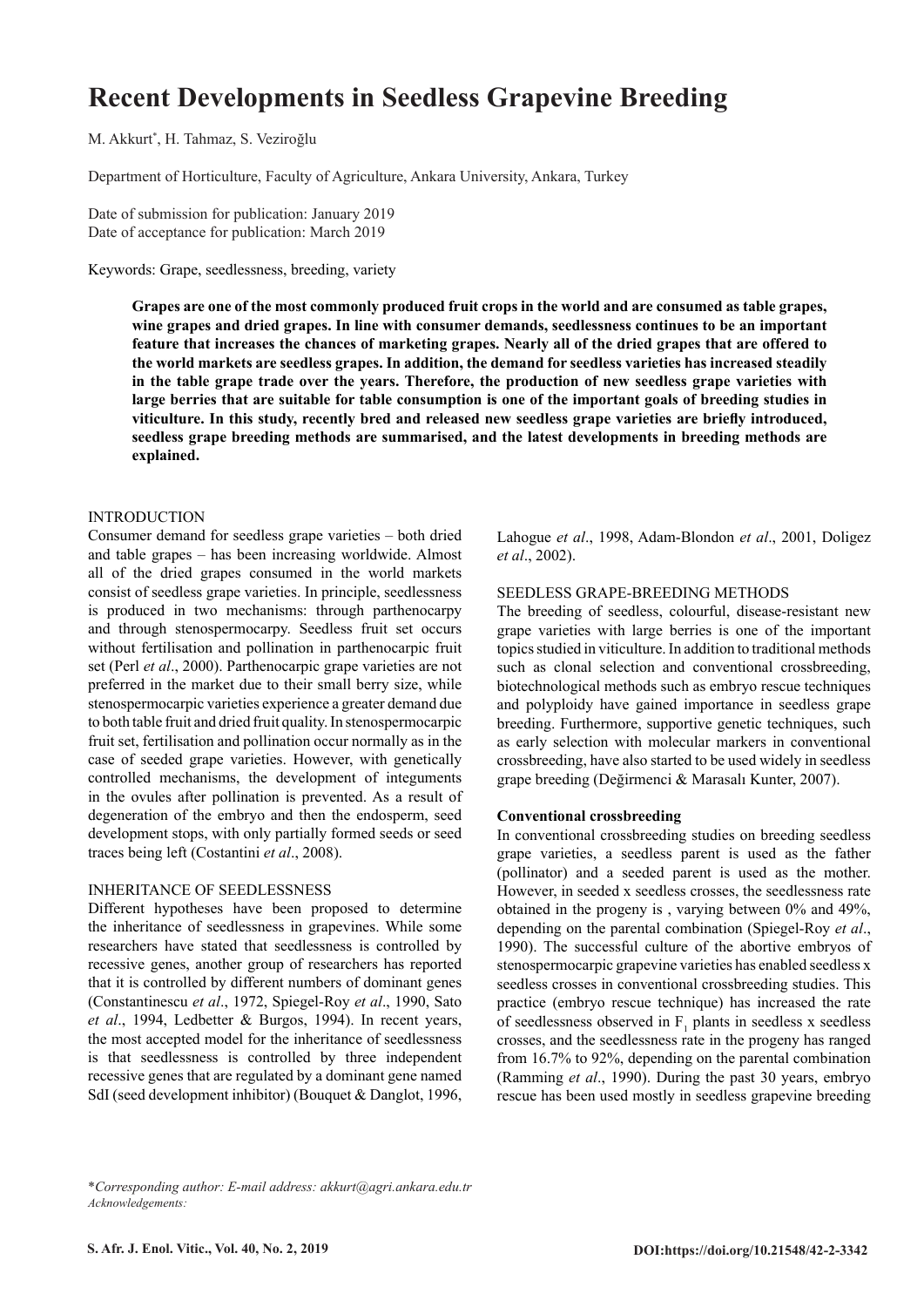programmes in the United States, Israel, South Africa, Chile and Australia. "Prime", "Mystery", "Spring Blush" and "Black-finger" are seedless table grape cultivars developed in Israel (Perl *et al*., 2003). Similarly, many studies have been published in the literature reporting the successful use of the embryo rescue technique in crossbreeding studies in viticulture (Ramming *et al*., 2000; Yang *et al*., 2007; Tian & Wang, 2008; Ji & Wang, 2013; Uquillas *et al*., 2013; Li *et al*., 2014, 2015).

Many seedless grape varieties obtained by conventional crossbreeding studies have been offered to the world grape market. The names of some of these table grape varieties and parental breeds are as follows: Autumn Royal (Autumn Black x Fresno C74-1; black), Beauty Seedless (Koenigin der Weingaerten x Black Kishmish; black), Crimson Seedless (Emperor x Fresno C33-199; Red-black), Fantasy Seedless (Fresno B 36-27 x Fresno C 78-68; black), Flame Seedless ((Cardinal x Sultanina) X (Red Malaga x Tifafihi Ahmer) X (Muscat of Alexandria x Sultanina); red), Ruby Seedless (Emperor x Sultana Moscata; red), Scarlet Royal (C33-30 x C103-41; red), Sunred Seedless (Datal x Ruby Seedless; red), Sweet Scarlet (C33-30 x C51-63; red), Superior Seedless (Cardinal x ? (seedless variety), white) (Julius Kühn Institute, 2018a).

### **Marker-assisted selection in crossbreeding**

Since breeding by the conventional crossbreeding method requires a long time and high costs, studies on the development of selection with the help of DNA-based markers have gained importance in recent years. In this context, the segregation of seedless genotypes in the progeny obtained by the crossbreeding of seeded and seedless parents is performed with the help of molecular markers. Based on the hypothesis proposed by Bouquet and Danglot (1996), Lahogue *et al*. (1998) developed a codominant SCAR (sequence characterised amplified region) marker called SCC8, and it was successfully used for the segregation of seeded x seedless hybrid genotypes. In a study by Mejía and Hinrichsen (2003), the dominant SCAR marker, called SCF27, was used for selecting seedless progeny in Ruby Seedless x Sultanina hybrids.

Significant progress has been made in the development of molecular markers in grapevines over the past two decades. Linkage groups related to berry size and seedlessness in grapevines were detected in the quantitative trait loci (QTL) maps obtained from different seedless parental combinations (Doligez *et al*., 2002; Fanizza *et al*., 2005; Cabezas *et al*., 2006; Mejía *et al*., 2007; Costantini *et al*., 2007, 2008). Two of these were identified on linkage group 18 (LG18), and one on linkage group 4 (LG4) (Dai *et al*., 2011). Cabezas *et al*. (2006) developed a genetic map from the F1 combination obtained from the crossbreeding of the conventional, seeded *V. vinifera* variety "Dominga" and the seedless variety "Autumn Seedless". The QTL map indicated a large QTL region in the linkage group 18 associated with the seedlessness trait, and VMC7F2 was reported as the SSR marker closely associated with this QTL region. It was claimed that the VMC7F2 marker could be used in marker-assisted selection (MAS) for early detection of seedless individuals in breeding. Costantini *et al*. (2008)

confirmed this finding after QTL analyses for berry size and ripening time in grapevines, and identified VMC7F2 as the most closely associated marker with the SdI locus. Followed by further research, papers have been published on the successful use of the VMC7F2 marker in breeding studies on seedlessness. Akkurt *et al*. (2012) found that the 198 bp allele from the VMC7F2 marker in the "Muscat Hamburg" x "Sultani" hybrid population was closely associated with seedlessness in the F1 generation and stated that it could be used for MAS in the early selection of seedlessness. Karaağaç *et al*. (2012) indicated that the 198 bp allele and the VMC7F2 marker could be used successfully in the selection of seedless individuals in segregations, and that the progeny size could be reduced to 54%.

Based on their study, involving sequence analyses, sequence characterisation and transcriptional analyses, Mejía *et al*. (2011) suggested that VvAGL11 was the major functional candidate gene in seedlessness. The researchers reported that VvAGL11 was the major locus for seedlessness in *Vitis vinifera* varieties, similar to AGL11 from the D-lineage MADS-box family responsible for seed development in different plant species, and developed a series of STS (sequence tagged site) markers associated with this gene. The P3-VvAGL11, which is one of the developed markers, was determined to be used effectively in the early detection of stenospermocarpic seedlessness in grapevines. Bergamini *et al.* (2013) used the VvAGL11 marker in the F. genotype of 475 seeded x seedless crosses and indicated that the marker can be used in all seedless phenotypes.

#### NEWLY BRED SEEDLESS GRAPE VARIETIES

There are a total of 67 seedless grape varieties that have been bred since 2000 and recorded in the VIVC database. Of these varieties, 66 are table varieties and one is a wine grape variety. Most of the varieties have been registered in the USA, followed by Turkey, Brazil, China, South Korea and South Africa. The bred varieties and their parents are presented in Table 1.

#### **CONCLUSION**

The primary traits on which the focus is in the development of new varieties in grapevine-breeding studies are seedlessness, berry size, high quality, resistance to diseases, earliness and lateness, and resistance to stress conditions. In addition to conventional breeding methods in seedless grape breeding, biotechnological approaches have gained importance in recent years. The use of *in vivo* growth-regulating agents, along with the embryo rescue method, has led to a significant improvement in the survival of abortive ovules.

Especially in seedless grape breeding, the use of genetic markers has gained great importance in its contribution to selection studies. Various researchers have reported that, while VMC7F2, one of the SSR markers, can be used successfully in the early selection of seedless varieties, the p3-VvAGL11 STS marker can be used more effectively in MAS. In this way, the long-term, labour-intensive and costly grapevine-breeding studies can be made shorter and more effective. While studies focusing on the development of new seedless varieties are concentrated mainly in the USA, Turkey, Israel, Italy and China, studies on developing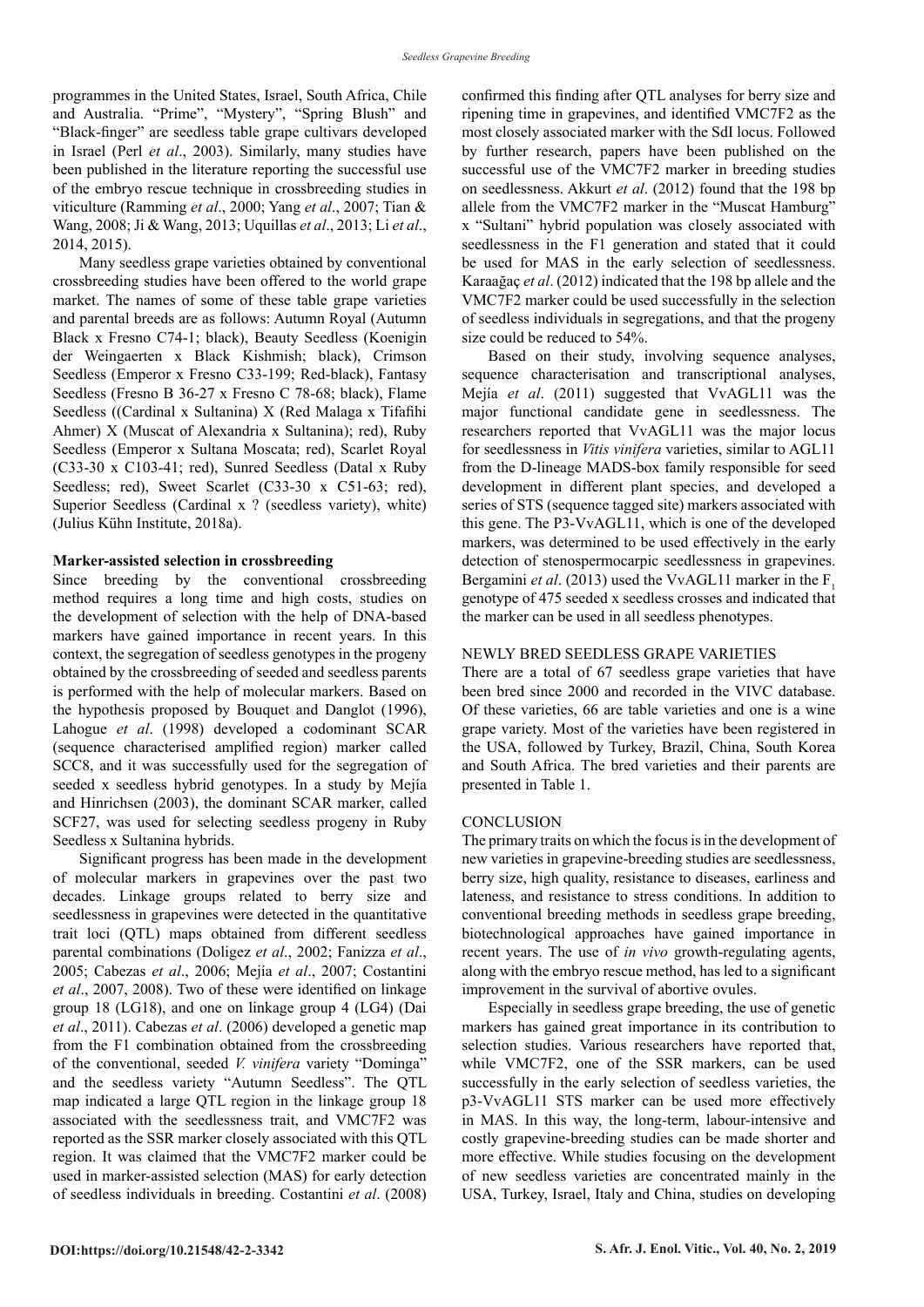| Variety                                   | colour<br>Skin | Usage | Origin | Species                 | <b>First parent</b>              | <b>Second parent</b>             | Year of<br>cross- |
|-------------------------------------------|----------------|-------|--------|-------------------------|----------------------------------|----------------------------------|-------------------|
|                                           |                |       |        |                         |                                  |                                  | breeding          |
| Cengizbey                                 | Black          | Table | Turkey | Vitis vinifera          | Ribol                            | Güz üzümü                        | 2016              |
| Gönülçelen                                | Red            | Table | Turkey | Vitis vinifera          | <b>italia</b>                    | Reçel üzümü                      | 2016              |
| Kebeli                                    | White          | Table | Turkey | Vitis vinifera          | Ribol                            | Güz üzümü                        | 2016              |
| Özer Beyazı                               | White          | Table | Turkey | Vitis vinifera          | Ribol                            | Güz üzümü                        | 2016              |
| Süleymanpaşa Beyazı                       | White          | Table | Turkey | Vitis vinifera          | A. Beyazı                        | (Uşuvi X S. Çekirdeksiz)         | 2016              |
| Arra eighteen                             | Black          | Table | USA    | Vitis vinifera          | Grz $4$                          | Gaw 6                            | 2015              |
| <b>Brilliant Seedless</b>                 | Red            | Table | China  | Vitis vinifera          | Red Globe                        | Centennial Seedless              | 2012              |
| Güz Gülü                                  | Red            | Table | Turkey | Vitis vinifera          | Kırmızı Şam                      | Barış                            | 2011              |
| Tekirdağ Misketi                          | White          | Table | Turkey | Vitis vinifera          | Iskenderiye Misketi              | Sultani                          | 2011              |
| Arra thirty (Arra Sugar Drop)             | White          | Table | USA    | Vitis vinifera          | CR.                              | Grapaes                          | 2008              |
| (Arra Passion Punch)<br>Arra twenty-eight | Red            | Table | USA    | Vitis vinifera          |                                  |                                  | 2008              |
| Candy Dreams                              | <b>Black</b>   | Table | USA    | Hybrid of Vitis species | Ifg 01161-040-184                | Ifg 04025-037-112                | 2008              |
| Arra twenty-five                          | White          | Table | USA    | Vitis vinifera          | Gat 3                            | G $vz6$                          | 2006              |
| Arra twenty-nine (Arra<br>Passion Fire)   | Red            | Table | USA    | Vitis vinifera          | A. 3                             | Gaw 5                            | 2006              |
| Arra twenty-two                           | Red            | Table | USA    | Vitis vinifera          | A.3                              | Je <sub>1</sub>                  | 2006              |
| Candy Crunch                              | <b>Black</b>   | Table | USA    | Hybrid of Vitis species | Ifg 01032-067-222                | Arkansas 2798                    | 2006              |
| Candy Hearts                              | Red            | Table | USA    | Hybrid of Vitis species | Is 283                           | Fantasy Seedless                 | 2006              |
| Candy Snaps                               | Red            | Table | USA    | Hybrid of Vitis species | Ifg 03003-074-251                | Ifg 02089-081-217                | 2006              |
| Sugar Crisp                               | White          | Table | USA    | Vitis vinifera          | Ifg 02013-090-033                | Ifg 01034-069-026                | 2005              |
| Sugra thirty-eight                        | Red            | Table | USA    | Vitis vinifera          | Sun World Seedling 98127-111-153 | Sun World Seedling 94190-162-345 | 2004              |
| Sugra thirty-five                         | White          | Table | USA    | Vitis vinifera          | Sun World Seedling 97148-027-365 | Sugra thirty-one                 | 2004              |
| Sweet Enchantment                         | Black          | Table | USA    | Vitis vinifera          | Summer Royal                     | Regal Seedless                   | 2004              |
| Sweet Mayabelle                           | Red            | Table | USA    | Vitis vinifera          | Ifg 01077-096-221                | Ifg 01054-082-202                | 2004              |
| Sweet Nectar                              | Red            | Table | USA    | Vitis vinifera          | Ifg 01034-069-096                | Ifg 01054-082-239                | 2004              |
| Sweet Sapphire                            | <b>Black</b>   | Table | USA    |                         |                                  |                                  |                   |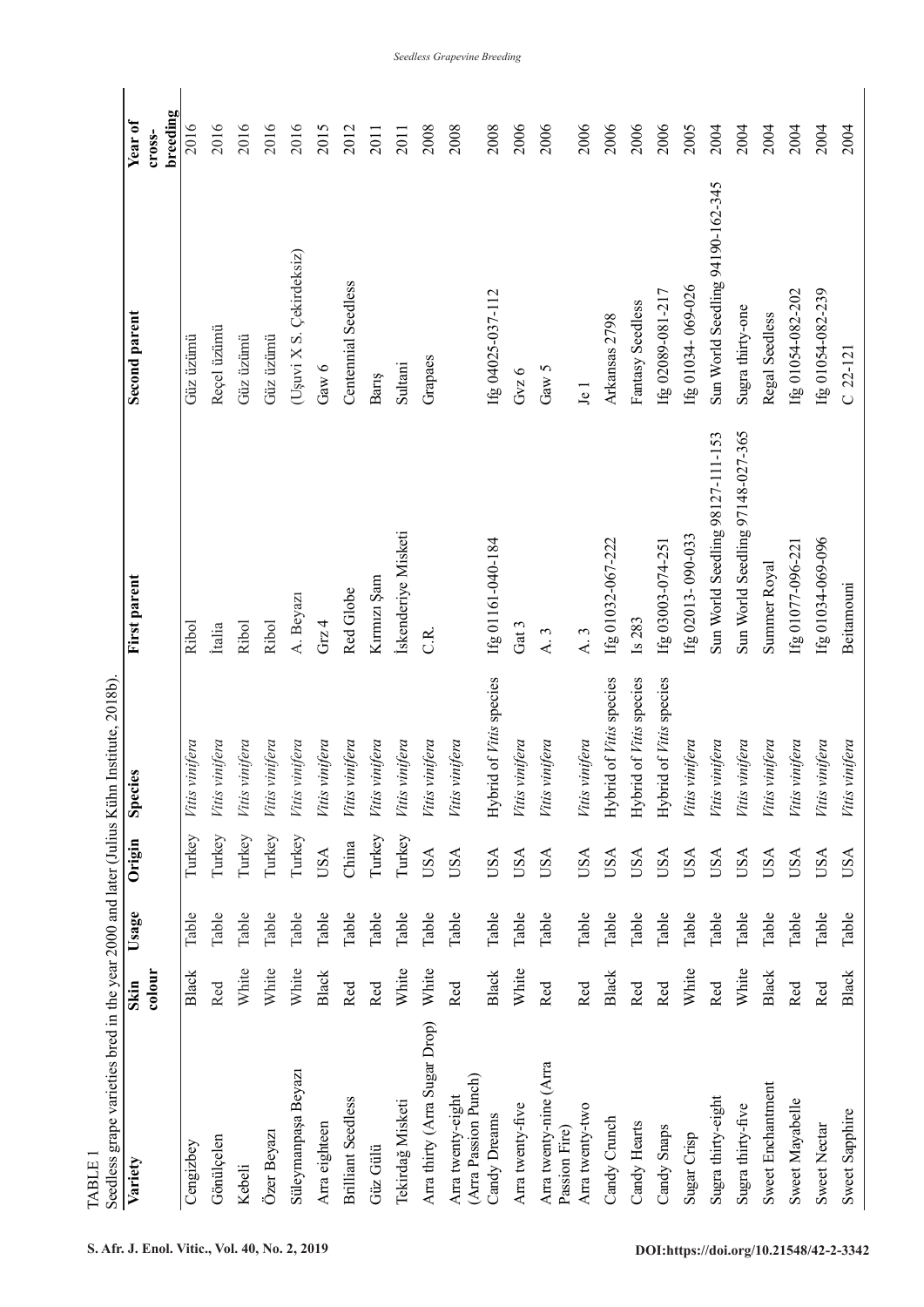| Variety                              | colour<br>Skin | Usage          | Origin          | Species                    | First parent                     | <b>Second parent</b>             | breeding<br>Year of<br>cross- |
|--------------------------------------|----------------|----------------|-----------------|----------------------------|----------------------------------|----------------------------------|-------------------------------|
| Isis                                 | Red            | Table          | <b>Brazil</b>   | of Vitis species<br>Hybrid | Cnpuv 681-29                     | LINDA                            | 2004                          |
| Vitoria                              | <b>Black</b>   | Table          | <b>Brazil</b>   | Hybrid of Vitis species    | Cnpuv 681-29                     | LINDA                            | 2004                          |
| Green Angels                         | White          | Table          | Israel          | Vitis vinifera             | Aro 2117                         | Aro 1717                         | 2004                          |
| Sweet Jasper                         | White          | Table          | Israel          | Vitis vinifera             | Aro 2117                         | Aro 1717                         | 2004                          |
| Cotton Candy                         | White          | Table          | USA             | Hybrid of Vitis species    | Arkansas 2674                    | Princess                         | 2003                          |
| Sweet Globe                          | White          | Table          | USA             | Vitis vinifera             | Usda Selection B31-164           | Princess                         | 2003                          |
| Sweet Surprise                       | Black          | Table          | USA             | Vitis vinifera             | Princess                         | Fantasy Seedless                 | 2003                          |
| Zhaoxia Wuhe                         | Pink           | Table          | China           | Hybrid of Vitis species    | Jingxiu                          | <b>Bronx Seedless</b>            | 2003                          |
| Funny Fingers                        | Black          | Table          | USA             | Hybrid of Vitis species    | Calinda                          | Witch Fingers                    | 2002                          |
| Sugra forty-one                      | White          | Wine           | USA             | Vitis vinifera             | Sun World Seedling 97035 209-287 | Sun World Seedling 97029-206-141 | 2002                          |
| (Arra Passion Glow)<br>Arra nineteen | Pink           | grape<br>Table | USA             | Vitis vinifera             | Gar 4                            | $G\pi 1$                         | 2001                          |
| Arra sixteen                         | White          | Table          | USA             | Vitis vinifera             | $Gv-45$                          | Sultanina                        | 2001                          |
| Arra two                             | Red            | Table          | USA             | Vitis vinifera             | Gaw 1                            | Gzw5                             | 2001                          |
| Jack's Salute                        | Red            | Table          | USA             | Vitis vinifera             | Red Globe                        | Princess                         | 2001                          |
| Sugra thirty-six                     | Red            | Table          | USA             | Vitis vinifera             | Sun World Seedling 97001-198-219 | Sun World Seedling 93018-070-024 | 2001                          |
| Sweet Celebration                    | Red            | Table          | USA             | Vitis vinifera             | Red Globe                        | Princess                         | 2001                          |
| Sweet Favors                         | Black          | Table          | USA             | Vitis vinifera             | Autumn Royal Seedless            | $\sim$                           | 2001                          |
| Sweet Joy                            | Black          | Table          | USA             | Vitis vinifera             | Autumn Royal Seedless            | $\sim$                           | 2001                          |
| Sweet Romance                        | Red            | Table          | USA             | Vitis vinifera             | Autumn Royal Seedless            | <b>Crimson Seedless</b>          | 2001                          |
| <b>Sweet Secrets</b>                 | Black          | Table          | USA             | Vitis vinifera             | Is 283                           | Fantasy Seedless                 | 2001                          |
| Sweet Sunshine                       | White          | Table          | USA             | Vitis vinifera             | Princess                         | Regal Seedless                   | 2001                          |
| Sweet Surrender                      | Black          | Table          | USA             | Vitis vinifera             | Summer Royal                     | Regal Seedless                   | 2001                          |
| Joybells                             | Red            | Table          | Africa<br>South | Vitis vinifera             | <b>Sunred Seedless</b>           | $\sim$                           | 2001                          |
| Arra fifteen (Arra Sweeties)         | White          | Table          | USA             | Vitis vinifera             | Gaw 5                            | $G_{ZN}$ 4                       | 2000                          |
| Arra ten                             | Red            | Table          | USA             | Vitis vinifera             | Gar <sub>4</sub>                 | $G\pi 2$                         | 2000                          |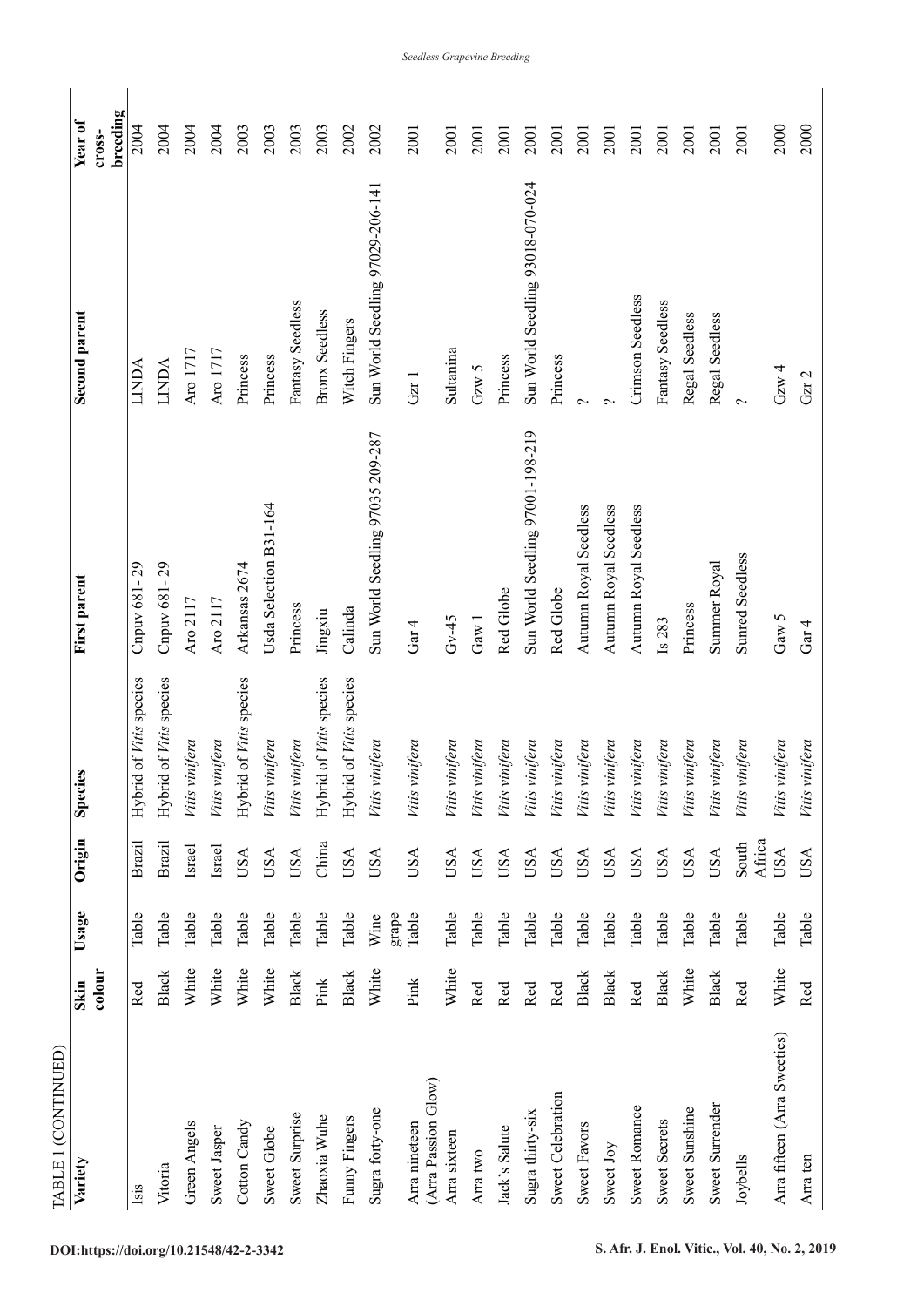| Variety                         | colour       |       | Origin     | Species                      | <b>First parent</b> |                 | $\boldsymbol{c}\boldsymbol{r}\boldsymbol{o}\boldsymbol{s}\boldsymbol{s}$ - |
|---------------------------------|--------------|-------|------------|------------------------------|---------------------|-----------------|----------------------------------------------------------------------------|
| (Kaylee seedless)<br>Sheegene   | Red          | Table | <b>USA</b> | vinifera<br>Vitis            | Red Globe           | Princess        | breeding<br>2000                                                           |
| Sheegene 2 (Timpson)            | White        | Table | USA        | Vitis vinifera               | Red Globe           | Princess        | 2000                                                                       |
| 3<br>Sheegene<br>(Magenta)      | Red          | Table | USA        | Vitis vinifera               | Red Globe           | Princess        | 2000                                                                       |
| 4<br>Sheegene<br>(Luisco)       | White        | Table | USA        | Vitis vinifera               | Red Globe           | Autumn Seedless | 2000                                                                       |
| $\circ$<br>Sheegene             | Red          | Table | USA        | Vitis vinifera               | Red Globe           | Princess        | 2000                                                                       |
| م<br>Sheegene<br>(Melanie)      | White        | Table | USA        | Vitis vinifera               | Red Globe           | Princess        | 2000                                                                       |
| (Russel's pride)<br>Sheegene 10 | Red          | Table | USA        | Vitis vinifera               | Red Globe           | Princess        | 2000                                                                       |
| Sheegene 11                     | White        | Table | USA        | Vitis vinifera               | Red Globe           | Princess        | 2000                                                                       |
| Sheegene 12<br>(Krissy)         | Red          | Table | USA        | Vitis vinifera               | Red Globe           | Princess        | 2000                                                                       |
| Sheegene 13 (Timco)             | Red          | Table | USA        | Vitis vinifera               | Red Globe           | Princess        | 2000                                                                       |
| Sheegene 14                     | White        | Table | USA        | Vitis vinifera               | Red Globe           | Autumn Seedless | 2000                                                                       |
| Sheegene 15                     | White        | Table | USA        | Vitis vinifera               | Red Globe           |                 | 2000                                                                       |
| (Great Green)<br>Sheegene 17    | White        | Table | USA        | vinifera<br>Vitis            | Red Globe           | Princess        | 2000                                                                       |
| Sheegene 18<br>(Kelly)          | White        | Table | USA        | Vitis vinifera               | Red Globe           | Princess        | 2000                                                                       |
| Sheegene 21<br>(Ivory)          | White        | Table | USA        | Vitis vinifera               | Red Globe           | Princess        | 2000                                                                       |
| Heukisul                        | <b>Black</b> | Table | Korea      | Hybrid of Vitis species      | Kyoho               | Sultanina       | 2000                                                                       |
| Sujeong                         | White        | Table | Korea      | id of Vitis species<br>Hybri | Kyoho               | Sultanina       | 2000                                                                       |